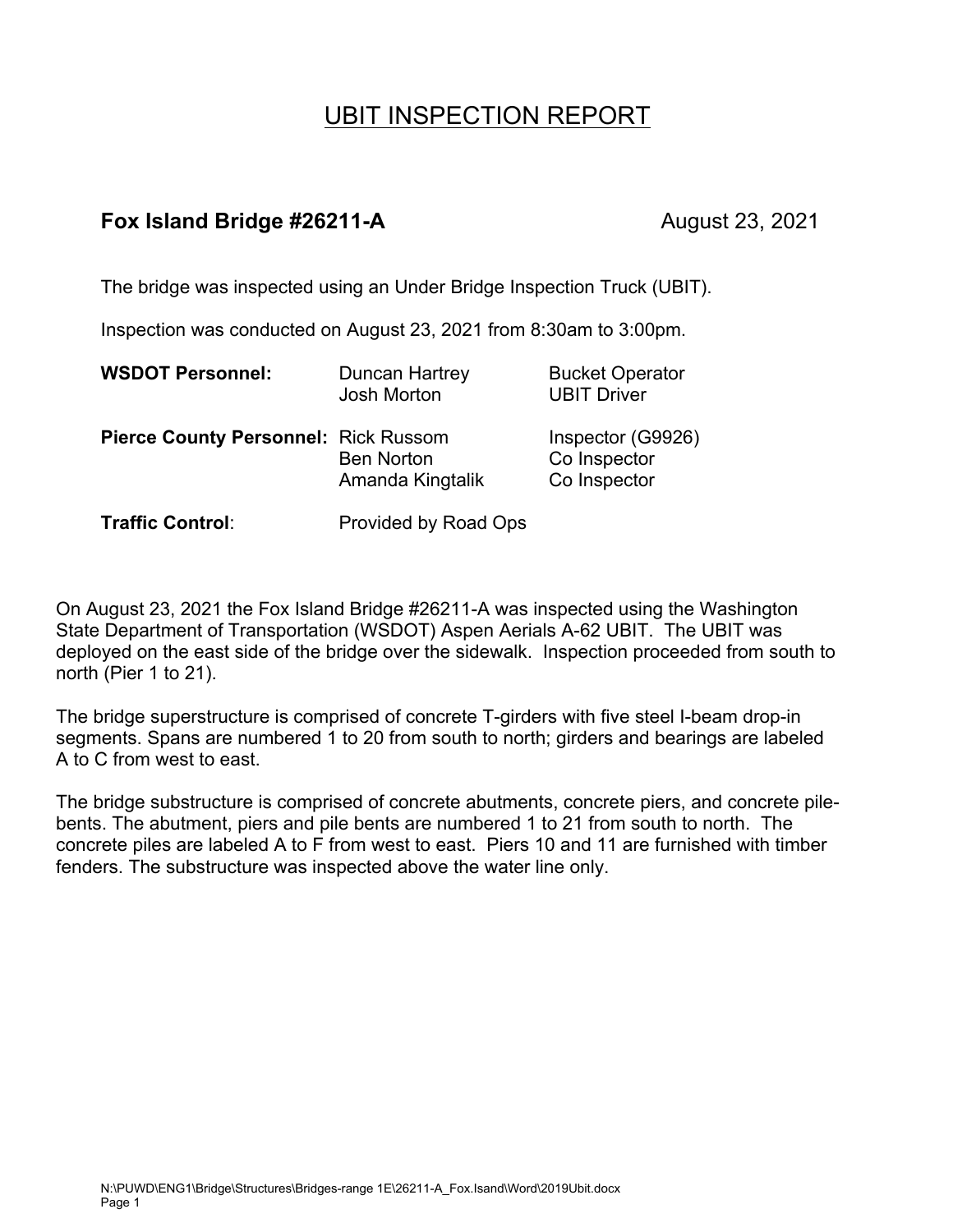## **GENERAL NOTES:**

Soffit and deck overhangs have leaching cracks throughout, some with rust staining.

Steel bearing assemblies have varying amounts of rust, dirt, guano and debris.

Nearly all concrete girders have diagonal-shear cracks at the supports and verticalflexure cracks at midspan.

Many of the concrete I-girders have delaminations in the bottom flange on the outside face of the exterior girders (A & C) which have exposed rusty rebar. These delaminated areas have been patched during a previous repair, but these patches are now failing.

Many of the grout pad edges under the steel bearings have broken up and spalled off in many locations.

## **SPAN AND PIER NOTES:**

**Span 1:** Girders have hairline vertical cracks (typ).

Soffit has transverse leaching cracks with some rust staining (typ).

**Pier 2:** Soffit has transverse leaching cracks near Pier 2.

Bearing 2C has heavy rust on the base.

Girder 2B is in contact with the catcher bearing (seismic retrofit) on the north side of Pier 2.

Pier cap south-face bottom edge in the middle has a 4-foot-long delamination which spalled exposing 34" of rusty rebar. The delamination extends 12" west beyond the spall.

Pier cap north-face bottom edge in the middle has an 8-foot long by 6" wide delamination.

Girder 2C exterior-face has a vertical full-height hairline crack near Pier 2.

**Span 2:** Girders have hairline vertical cracks (typ).

Soffit has transverse leaching cracks (typ).

Soffit at midspan is delaminated and has a 6" spall between Girders 2B & C.

**Pier 3:** Soffit has transverse leaching cracks near Pier 3.

Bearing 3C steel anchor base plate is heavily rusted.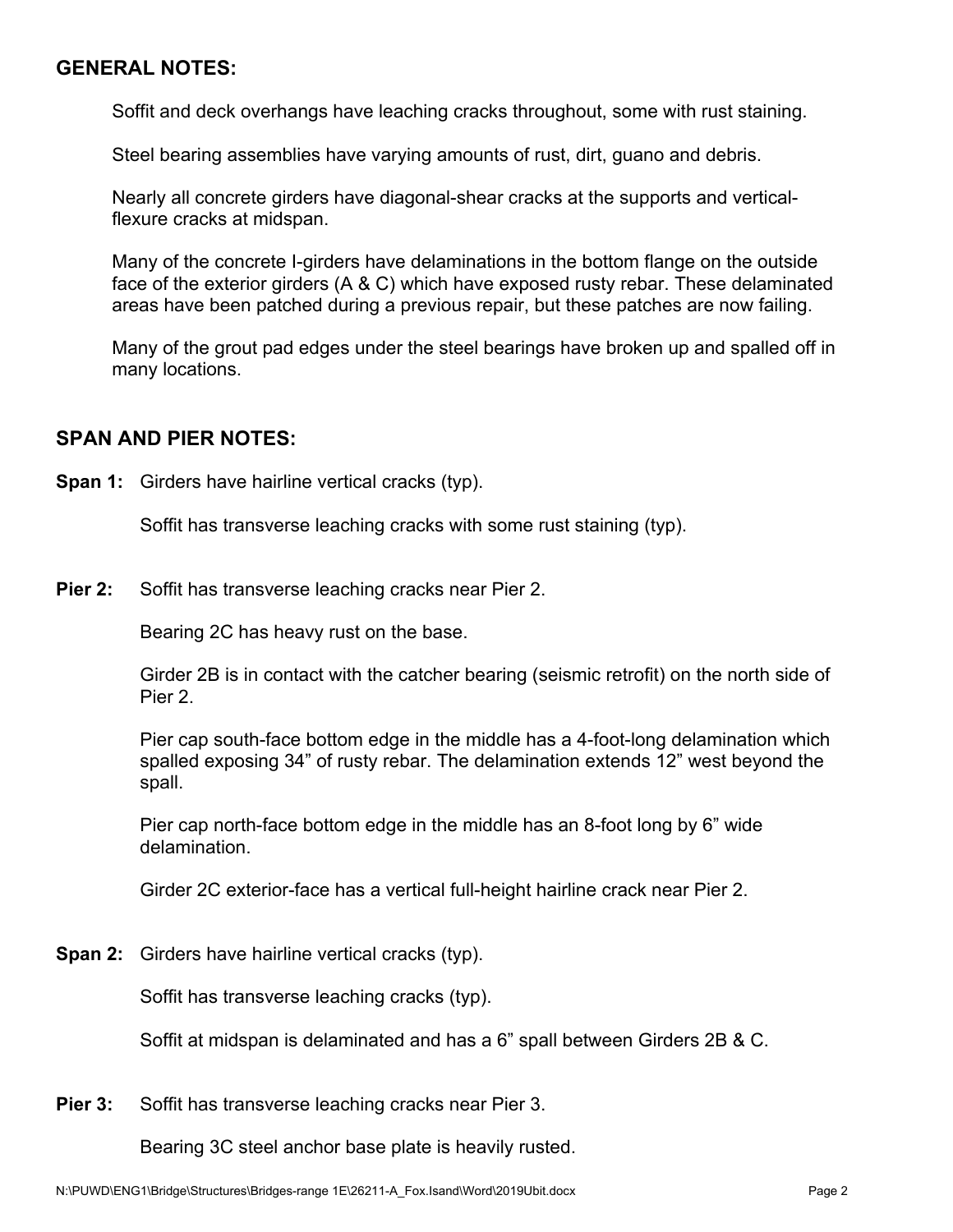Pier cap south-face west side has a 12" x15" x3" deep spall with exposed rusty rebar.

Girder 3C exterior face has a full height vertical crack near Pier 3.

- **Span 3:** Girders have hairline vertical/diagonal cracks (typ).
- **Pier 4:** Pier cap south-face under Girder 3B has hairline vertical cracks.

Girders have hairline vertical cracks near Pier 4.

Pile 4A east-side has narrow cracks on the near the top.

Soffit has transverse leaching cracks near Pier 4.

Shim plates for the steel girder bearings at Pier 4 are oversized and protrude 1"- 3" out from the front and 1" out from the back. The front shim plate under Girder 4B at Pier 4 was displaced and removed by hand in 2011.

Bearing 4B under Girder 4B (steel) has an anchor bolt that is not engaged on the west side.

**Span 4:** Steel girders have rust spots mainly on the lower web and bottom flange (typ).

Grout pads have broken up and spalled under all bearings at the north end of the steel span. Both ends of the steel span are steel sliding plate bearings.

Soffit has spalls between the girders.

Concrete corbel north-end under Girder 4C (steel) was previously repaired.

Steel bearings on the north-end of drop span are covered in dirt and debris.

**Pier 5:** Soffit has transverse leaching cracks on the south side of Pier 5.

> Steel rocker bearings are tipped slightly to the south. Bearing 5C is tipped more than the others.

Pier cap has one 12" and one 6" long horizontal rusty rebar exposed in the west end of the north face.

Pier wall (lower) has a vertical crack at the top, horizontal crack on the south face, and multiple vertical cracks in the columns on the



LOOKING SOUTH AT PIER #5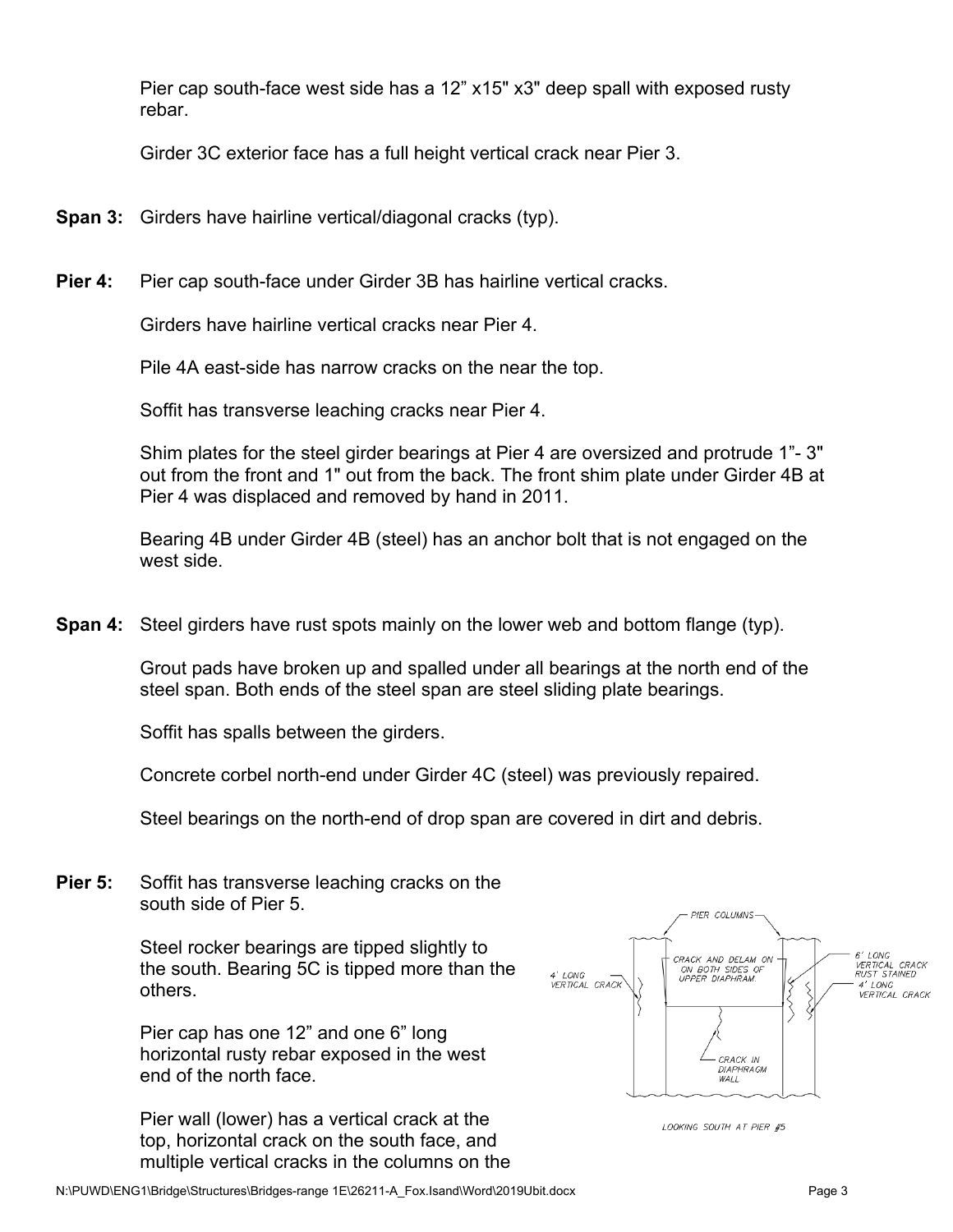north face (see diagram).

**Span 5:** Girder webs and bottom flanges have diagonal/vertical cracks near the piers.

**Pier 6:** Girder 6A bottom flange has hairline cracks near Pier 6.

> Soffit has transverse leaching cracks near Pier 6.

> Girder diaphragm east-side on the top has two pop outs with exposed rusty rebar.

Pier wall (lower) and columns have vertical/horizontal cracks (see diagram).



**Span 6:** Girder webs have hairline diagonal/vertical cracks (typ).

Girder 6A exterior-face in the middle of the web has a small spall near Pier 6.

Girder 6C bottom flange has rust stains near Pier 6.

**Pier 7:** Pier cap on the southwest corner is delaminated and spalled with 24" of exposed rusty rebar.

> Pier cap north-face east corner has a 12" delamination with some spalling.

Girder diaphragm north-face west side has a 4" diameter spall with exposed rebar.

Steel girders have rust spots mainly on the lower web to bottom flange interface (typ).



LOOKING SOUTH AT PIER #7

Pier wall (lower) has some narrow/open cracking along the top (see diagram).

**Span 7:** Soffit has spalls with exposed rebar at both ends of the steel drop span at drain hole locations.

Soffit has transverse leaching cracks (typ).

Bearing 7B & C shim plates are sticking out up to 3".

Bearings of drop span are covered in dirt and debris (typ).

Steel drop span has a slight sag. This is more pronounced in Girder 7C (below sidewalk).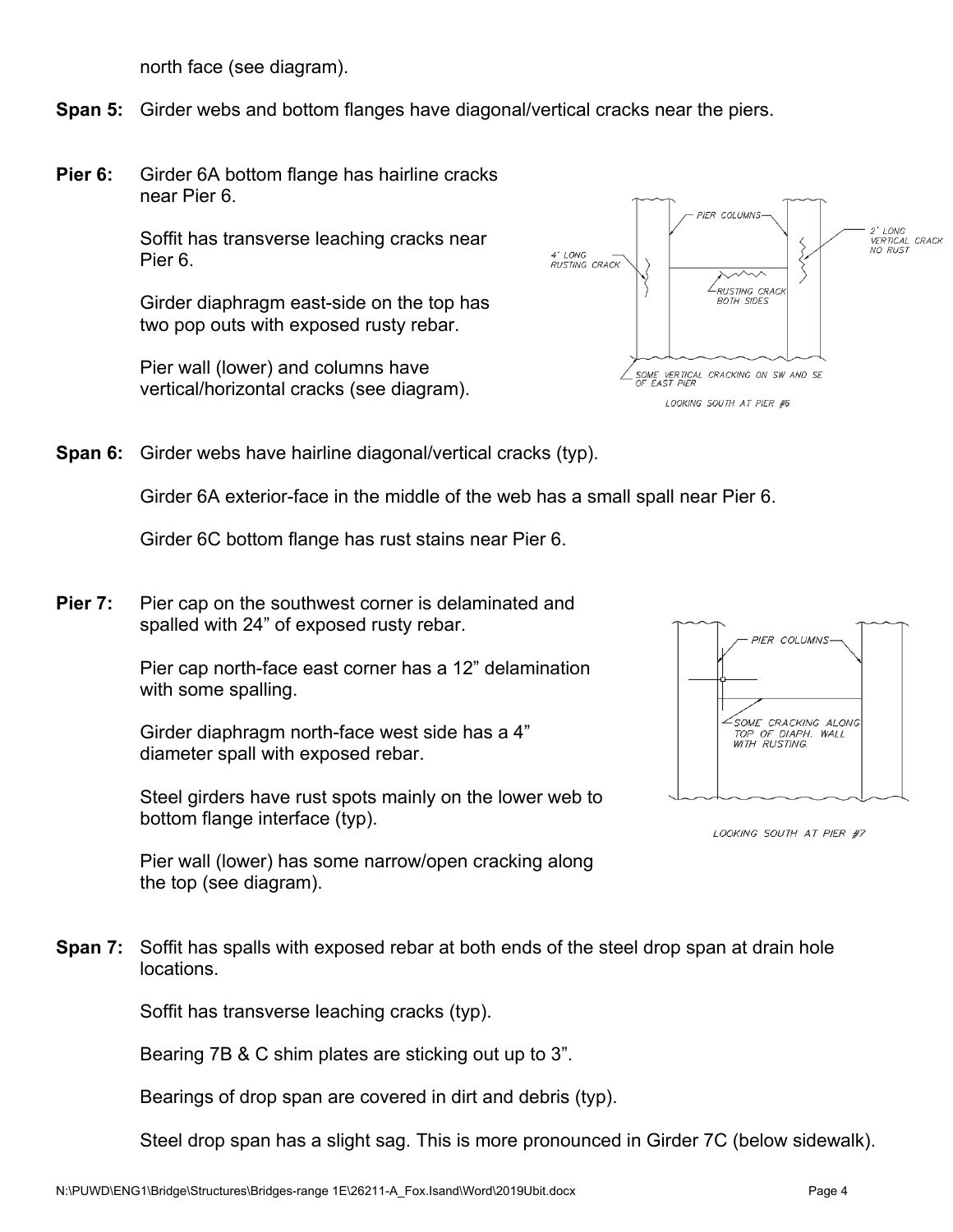Concrete corbel under Girder 7C (steel) on the south end of the drop span has a 6" diameter spall with 4" of exposed rusty rebar.

Concrete cantilever girder webs have hairline diagonal cracks near Pier 8.

**Pier 8:** Diaphragm south-face east side has two exposed rebar at the deck interface.

> Soffit has transverse leaching cracks near Pier 8.

Girder 8A web exterior-face web has seven exposed rusty rebar due to lack of cover.

Pier wall (lower) and columns have vertical/horizontal rusty cracks (see detail).



LOOKING SOUTH AT PIER #8

**Span 8:** Soffit has transverse leaching cracks near the piers.

Girders have hairline diagonal/vertical cracks (typ).

Girder 8A has a 4-foot-long patch on the exterior of the bottom flange 40-feet north of Pier 8. The patch is beginning to break up and has a 24"x 4" spall.

Girder 8A exterior web has several diagonal cracks that have been grouted.

Girder 8A exterior bottom flange near midspan has (2) spalls with 6" and 12" of exposed rusty rebar. There is no measurable section loss.

Girder 8A exterior bottom flange has cracking and delamination for approximately 24-feet near beyond midspan.

Girder 8A exterior bottom flange has exposed rusty rebar 30-feet south of Pier 9.

One of the 4" utility line covers under the sidewalk is separated.

**Pier 9:** All four corners of the east column have spalled off near the water line.

> Soffit has transverse leaching cracks on the north side of Pier 9.

Pier wall (lower) and columns have several rusty vertical/horizontal cracks (see detail).

**Span 9:** Girder webs and bottom flanges have diagonal/vertical cracks (typ).



LOOKING SOUTH AT PIER #9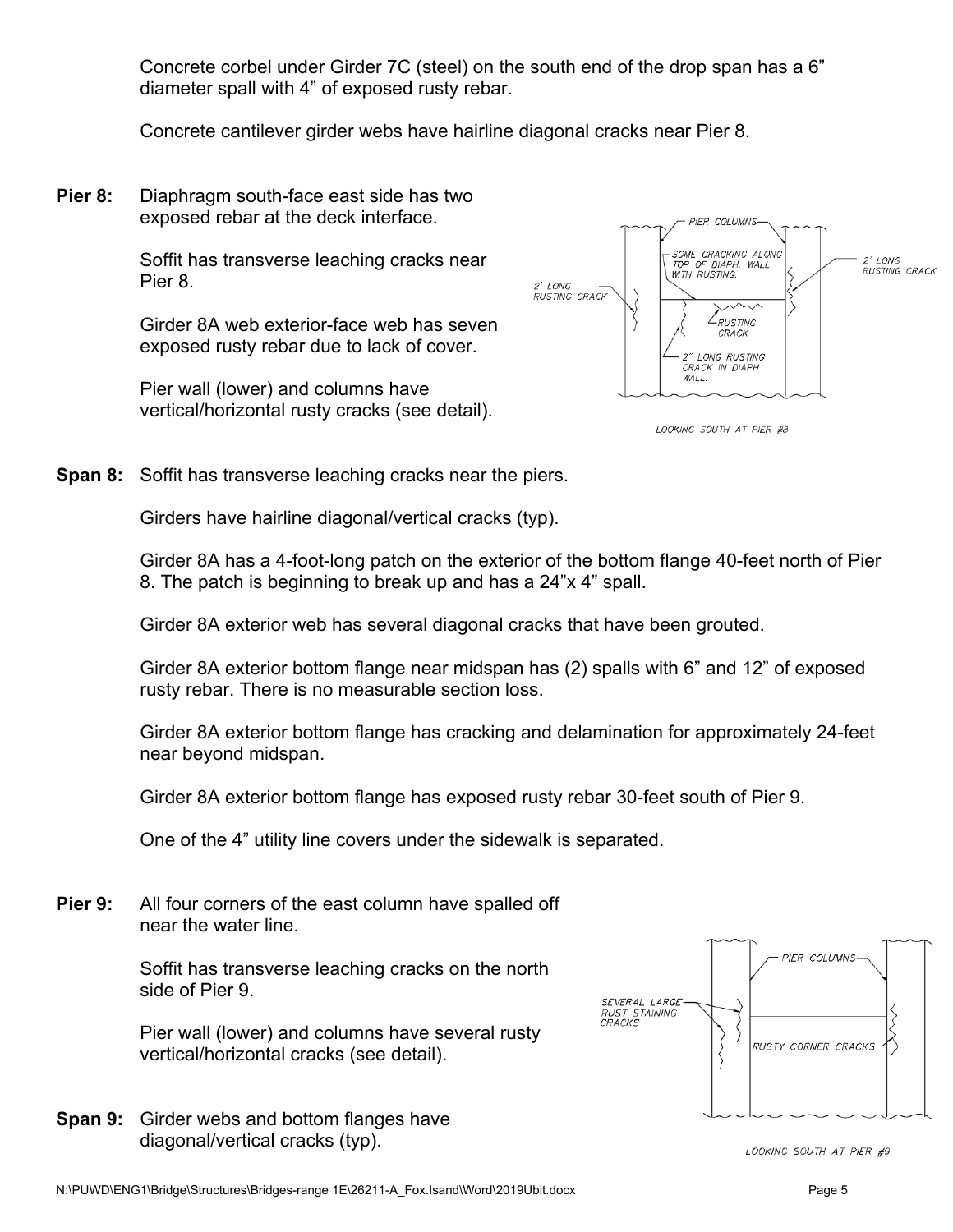Girder 9A exterior bottom flange has an 8-foot-long patch which failed and exposed 7'-7" of rusty rebar. There is no measurable section loss.

Girder 9A exterior bottom flange had a 12-foot-long crack/spall reported in a previous inspection report. This has since been patched but is beginning to fail.

Girder 9A exterior web near the bottom flange has (3) 3" diameter spalls with exposed rusty rebar near Pier 9.

**Pier 10:** Soffit has transverse leaching cracks near Pier 10.

Pier 10 is the south main-channel pier and is surrounded by a timber fender system.

Pier wall (lower) has horizontal rusty cracks in the top.

**Span 10:** Bearings 10B & C on both ends of drop span are covered in dirt and debris.

Concrete corbel under Girder 10A (steel) on the north end of the drop span has a 5" diameter spall with 4" of exposed rusty rebar.

**Pier 11:** Pier 11 is the north main-channel pier and is surrounded by a timber fender system.

Pier wall (lower) has horizontal rusty cracks in the top.

**Span 11:** Girder webs and bottom flanges have diagonal/vertical cracks (typ).

Bearings at the drop span have minor surface rust (typ).

Channel diaphragm bottom flanges have minor surface rust (typ).

Soffit east side under sidewalk has exposed rusty rebar.

Girder A bottom flange has exposed rusty rebar near Pier 11.

Girder A exterior face has 20-feet of hairline cracking near midspan.

Girder A bottom flange has 15" of exposed rusty rebar near the north 1/3-point diaphragm.

Girder C bottom flange exterior face has a 24'-0" patch. The patch has shrinkage cracking but is not delaminated.

**Pier 12:** Steel fixed shoe bearings have slight pitting of the paint (typ).

Soffit has transverse leaching cracks near Pier 12.

Pier wall (lower) and columns have vertical cracks on the north side and at the column corners.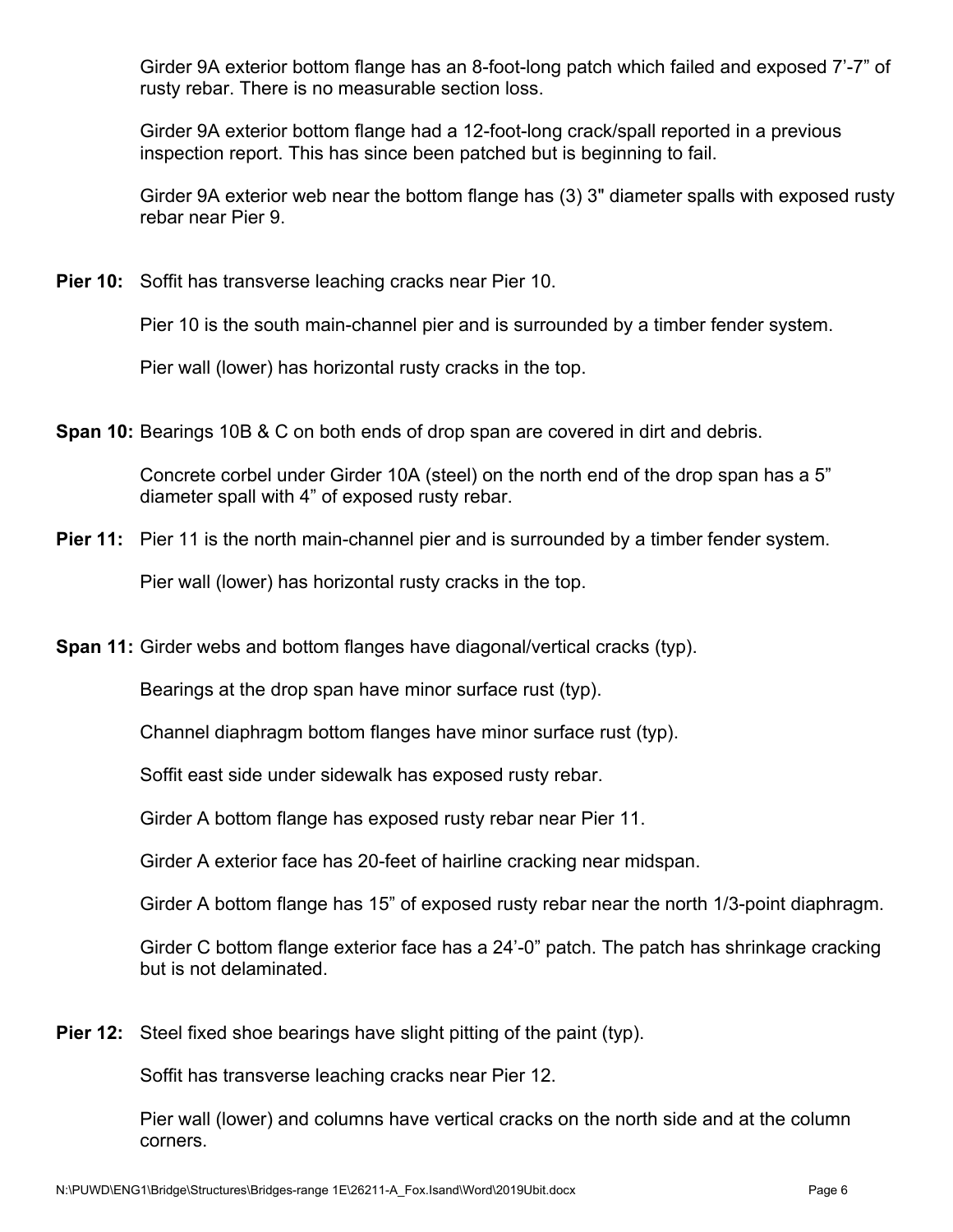**Span 12:** Girder 12A has two exposed rusted stirrups due to lack of cover located at the 1/3-point north of Pier 12.

Girder 12A bottom flange exterior face has a 40-foot-long delamination.

Girder 12C bottom flange exterior face has horizontal/diagonal cracking for ½ the span.

**Pier 13:** Soffit has transverse leaching cracks near Pier 13.

Steel rocker bearings have slight pitting of the paint (typ).

Concrete corbel under Bearing 13A on north side of drop span was previously repaired and is leaching along the patch joint both sides.

Column corners have vertical cracks with some spalling and delamination (typ).

Column 13A north face has a 4 square-foot delamination with rust staining.

Pier wall (lower) north face has an 18" square hole at 12'-0" below the top of the wall.



LOOKING NORTH AT PIER #13

Pier wall (lower) and columns have short rusty leaching cracks (see diagram).

**Span 13:** Girders have diagonal/vertical cracks (typ).

Steel girders, bearings and diaphragms are covered in guano and debris (typ).

Steel drop span paint has started to fail with noticeably more rust on this span mainly at spot welds and web to bottom flange connections. There is no measurable section loss (typ).

Steel girders have pack rust forming between the girder and bottom flange plate.

Concrete Girder 13B bottom flange east face has a 3" diameter spall.

Girder 13C top flange has a 16" x 6" x 1-1/2" deep spall.

Girder 13C bottom flange exterior edge has (4) spalls with exposed rebar near Pier 13.

Bearing 13B on the south end of the drop span is missing both nuts.

Bearing 13A shim under Girder 13A (steel) is pushed out of the bearing assembly about 3".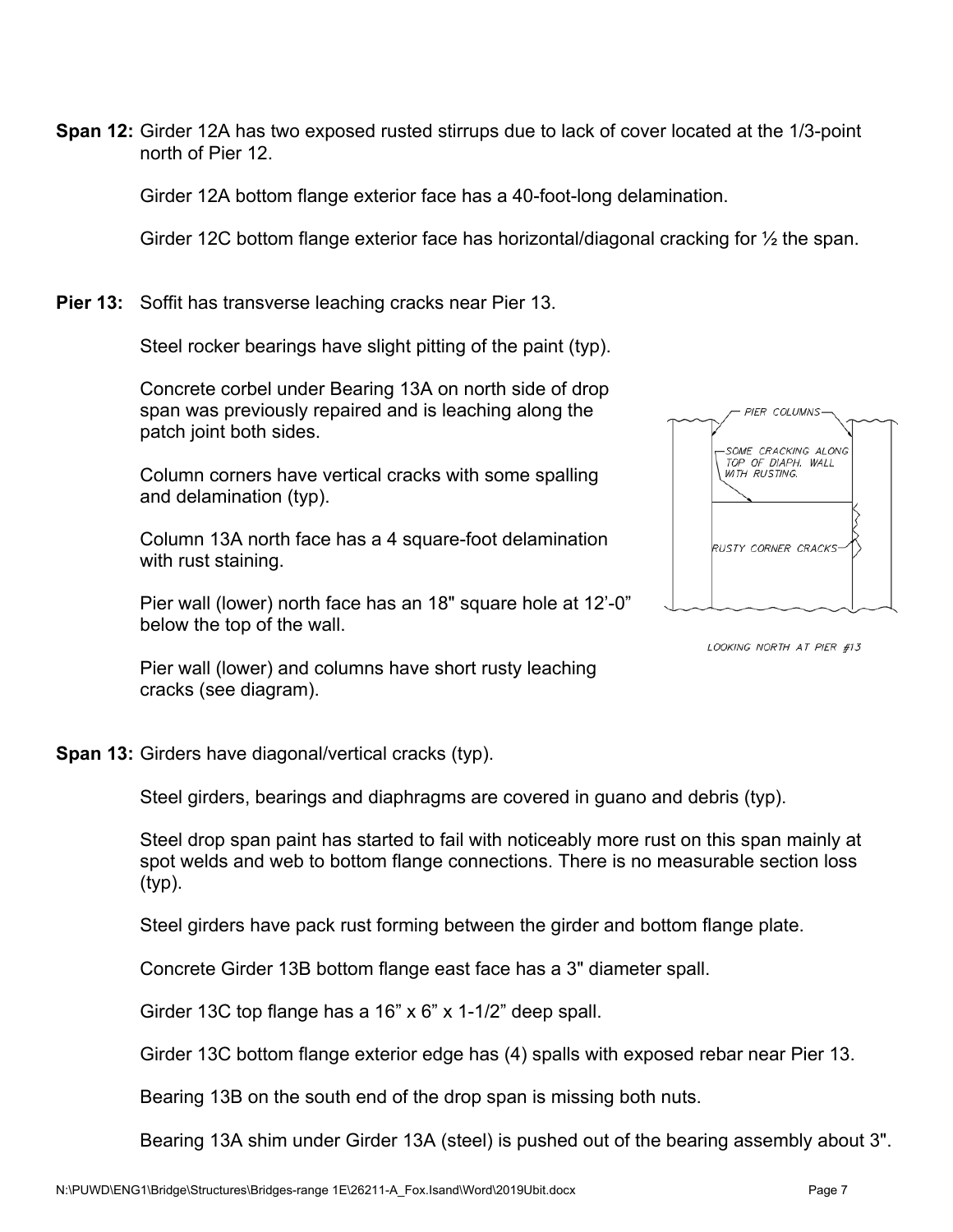**Pier 14:** Soffit has transverse leaching cracks near Pier 14.

Pier wall (lower) has exposed rebar in the top.

**Span 14:** Soffit has transverse leaching cracks near the piers.

Girders have hairline diagonal/vertical cracks (typ).

Girder 14A bottom-flange exterior face has a 34-foot-long horizontal hairline crack and a 10-foot-long delamination at midspan with a 12" diameter spall.

**Pier 15:** Girder webs have hairline cracks (typ).

Soffit has transverse leaching cracks near Pier 15.

Pier wall (upper) northwest bottom corner has hairline cracks.

Pier wall (upper) south-face bottom east side has an 18" long spall near the column.

Pier wall (lower) has a vertical crack along centerline.

**Span 15:** Girder flanges have diagonal cracking (typ).

Soffit has transverse cracks (typ).

Girder 15A bottom-flange exterior face at midspan has a 30" long horizontal leaching hairline crack and delamination.

**Pier 16:** Pier wall (lower) has a vertical crack in the pier wall.

Soffit has transverse leaching cracks near Pier 16.

Rocker bearings have some minor pitting of paint and are tipped slightly to the north.

Pier cap south face west-side has an 18" corner spall with 12" of exposed rebar

**Span 16:** Span 16 has noticeably more rust on the steel beams likely due to the large amount of guano present.

> Concrete corbel under Girder 16A (steel) drop span has been patched but the patch is beginning to break up.

Steel girder drop span has rust along the edges of the bottom flange and along the cover plate spot welds. There is no measurable section loss.

Girder 16B bottom-flange west side near midspan has a 1/8" gap between the cover plate and flange between the weld locations. The welds are intact.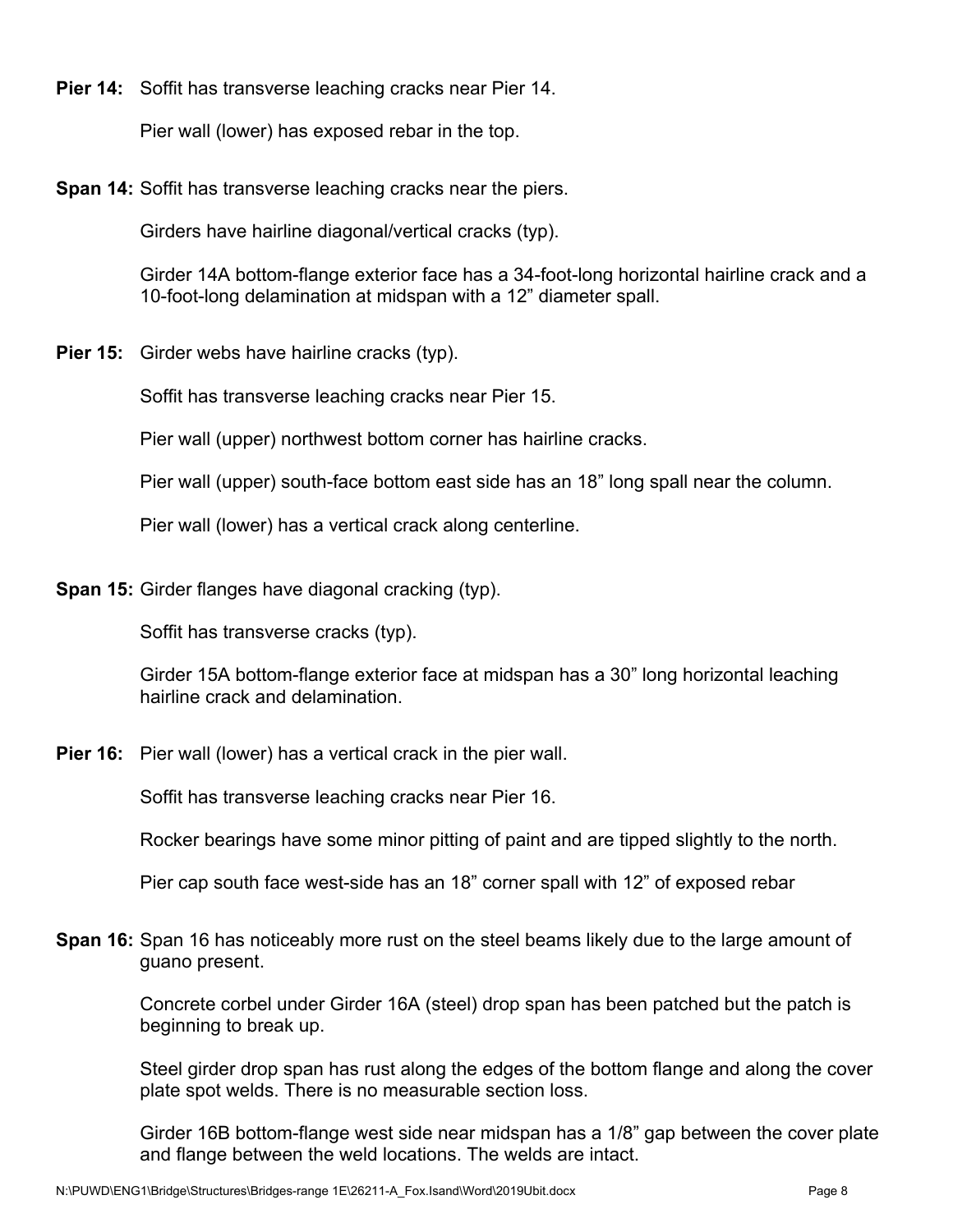**Pier 17:** Girder 17A south-face (end) at the bearing has broken up and spalled up to 4" from the end of the girder and has exposed rusty rebar and anchor bolts which were cast into the girder during initial construction. Concrete at the bearing plate is beginning to break up. Bearing area is reduced.

Girder 17B south-face (end) at the bearing has broken up and spalled up to 6" from the end of the girder and has exposed rusty rebar and anchor bolts which were cast into the girder during initial construction. Concrete at the bearing plate is beginning to break up. Bearing area is reduced.

Girder 17C south-face (end) at the bearing has broken up and spalled up to 4" from the end of the girder and has exposed rusty rebar and anchor bolts which were cast into the girder during initial construction. Concrete at the bearing plate is beginning to break up. Bearing area is reduced.



26211-A Girder 17A end spalling with exp rebar (4).JPG



26211-A Girder 17B end spalling with exp rebar (3).JPG



26211-A Girder 17C end spalling with exp rebar (2).JPG

**Span 17:** Girders have diagonal/vertical hairline cracks (typ).

Soffit has transverse leaching cracks some with exposed rusty rebar.

**Pier 18:** Soffit has transverse leaching cracks near Pier 18.

Girder webs have vertical/diagonal cracks (typ).

Pile A north-side has a 24" x 36" x 2" deep spall near the water line.

**Span 18:** Soffit has transverse leaching cracks some with exposed rusty rebar (typ).

Girder webs and bottom flanges have diagonal/vertical cracking (typ).

**Pier 19:** Girder webs and bottom flanges have diagonal/vertical cracks near Pier 19. Soffit under sidewalk has transverse leaching cracks near Pier 19.